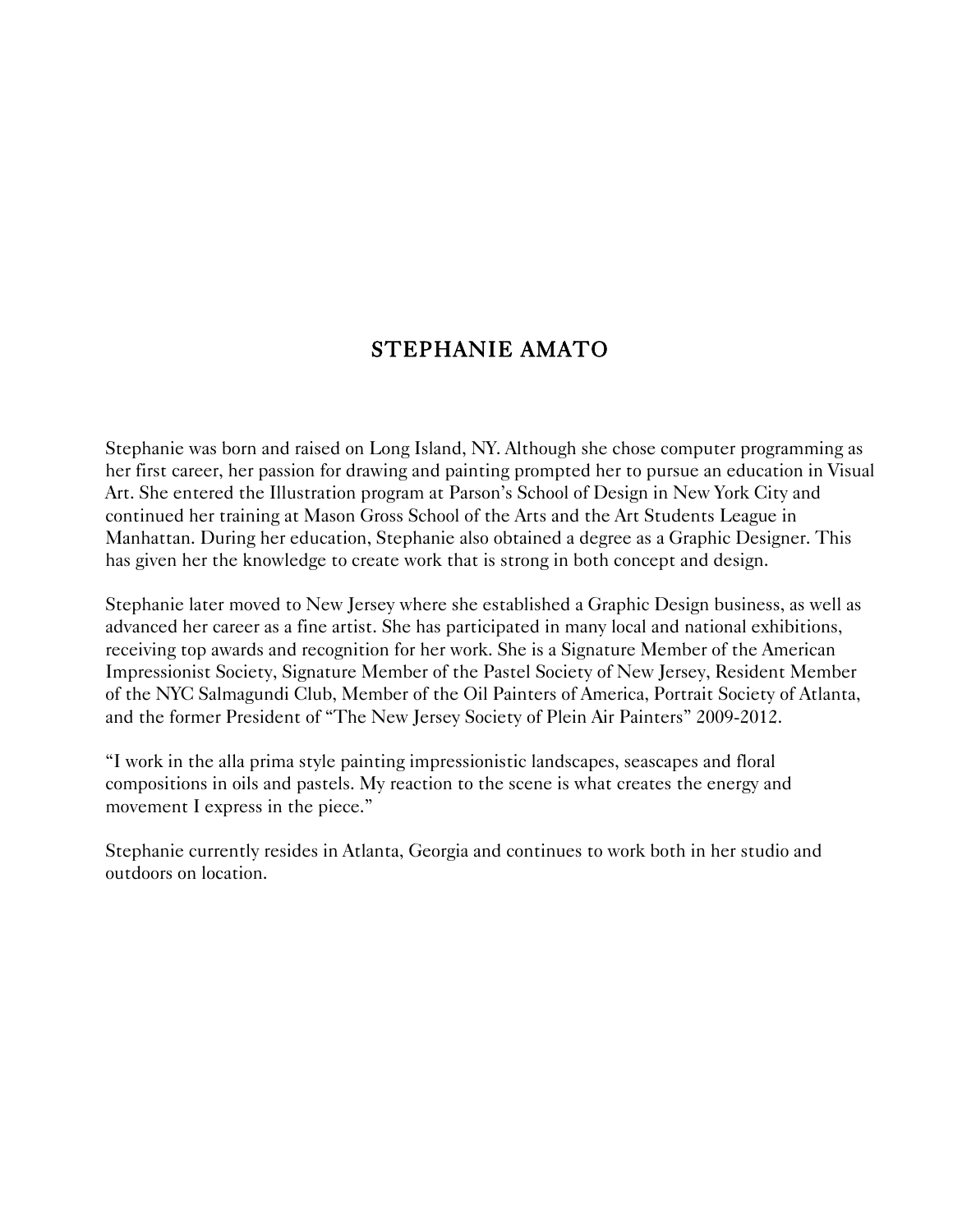### EDUCATION:

Parsons School of Design - (1995-1997) Mason Gross School of the Arts - (1997-1999) Raritan Valley Community College - (2001-2003) New York Academy Art Students League NYC

#### MEMBERSHIPS:

American Impressionist Society – Signature Member NJ Society of Plein Air Painters – President 2009-2012 Oil Painters of America Pastel Society of New Jersey – Signature Member Portrait Society of Atlanta Salmagundi Club – Resident Member

#### AWARDS:

2018 - Atlanta Artist Center Back to the Drawing Board – Honorable Mention - "Reclining Nude"

- 2018 Cashiers Plein Air Paint out 3rd Place "Camp Waterlilies"
- 2017 Atlanta Artist Center Back to the Drawing Board  $-3<sup>rd</sup>$  Place "Kate's Last Dance"
- 2016 En Plein Air Texas People's Choice Award "Morning Reflections"
- 2016 Salmagundi Club Annual Thumb Box Exhibition Merit Award "Boathouse Revisited"
- 2016 Salmagundi Club's Annual Nautical Exhibition Merit Award "The Sarah Jenny"
- 2016 Salmagundi Club's Spring Auction 2nd Place "Mandarins with Silver Bowl"
- 2015 Salmagundi Club's Annual Nautical Exhibition 2nd Place "Wednesday Evening Regatta"
- 2014 Salmagundi Club's Sylvia Maria Glesmann Exhibition Merit Award "Pink Peonies"
- 2014 Salmagundi Club's Spring Auction Kent & Helen Coes SCNY Award "Central Park Reflections"
- 2013 Pastel Society of New Jersey Pastel of America Award of Excellence "Oranges, Lemons and Blossoms"
- 2013 High Bridge Plein Air 2nd Place "Golden Light"
- 2013 Bayonet Arts Festival 2nd Place "Hay Bales Along Potterville Road"
- 2011 Plein Air Vermont Honorable Mention- "After the Storm"
- 2010 Bayonet Arts Festival 1st Place "Rainy Day Paint ut"
- 2010 NJSPAP Annual Pain tout Best Landscape "The Cross Estate"
- 2009 Pastel Society of New Jersey Best in Show "The Birdhouse"
- 2009 Palisades Highway Art Gallery Billboard Artist (Rt. 202/Old York Rd, NJ) "Mt. Prospect Elementary"
- 2009 Jerry's Aratarama Charvin Plein Air Classic 1st Place "42nd Street"
- 2009 Jerry's Aratarama Charvin Plein Air Classic Honorable Mention "Reeves Reed Statue"
- 2009 New Jersey Center For the Visual Arts Honorable Mention "John on the Mountain"
- 2009 Tuckerton Paint Out 2nd Place "The Blue House"
- 2008 Bayonet Arts Festival 2nd Place "The Barn at Bayonet Farm"
- 2007 Fredericks Art Gallery Honorable Mention- "The Garden Show"
- 2006 Tewksbury Historical Society 2nd Place Still Life Category
- 2006 Tewksbury Historical Society Honorable Mention Landscape Category
- 1999 Arts council of Long Island Annual Show 2nd Place
- 1999 Arts council of Long Island Annual Show Honorable Mention
- 1996 Parsons School of Design's T-Shirt Logo Competition 2nd Place

## JURIED INVITATIONALS & EXHIBITIONS:

- 2018 Atlanta Artist Center Back to the Drawing Board
- 2018 Alpharetta Art Center Inaugural Invitational, GA
- 2018 Salmagundi Club Annual Fall Auction
- 2018 American Impressionist Society 18th Annual Exhibition, WI
- 2018 Cashier's Plein Air Invitational, Cashiers, NC
- 2018 Olmstead Plein Air Invitational, Atlanta, GA
- 2018 American Impressionist Society Small Works Showcase, OH
- 2017 Salmagundi Club Thumb Box Exhibition
- 2017 Salmagundi Club Annual Members Invitational
- 2017 American Impressionist Society 17<sup>th</sup> Annual Exhibition
- 2017 Portrait Society of Atlanta Annual Exhibition
- 2017 Lighthouse Plein Air, Palm Beach, FL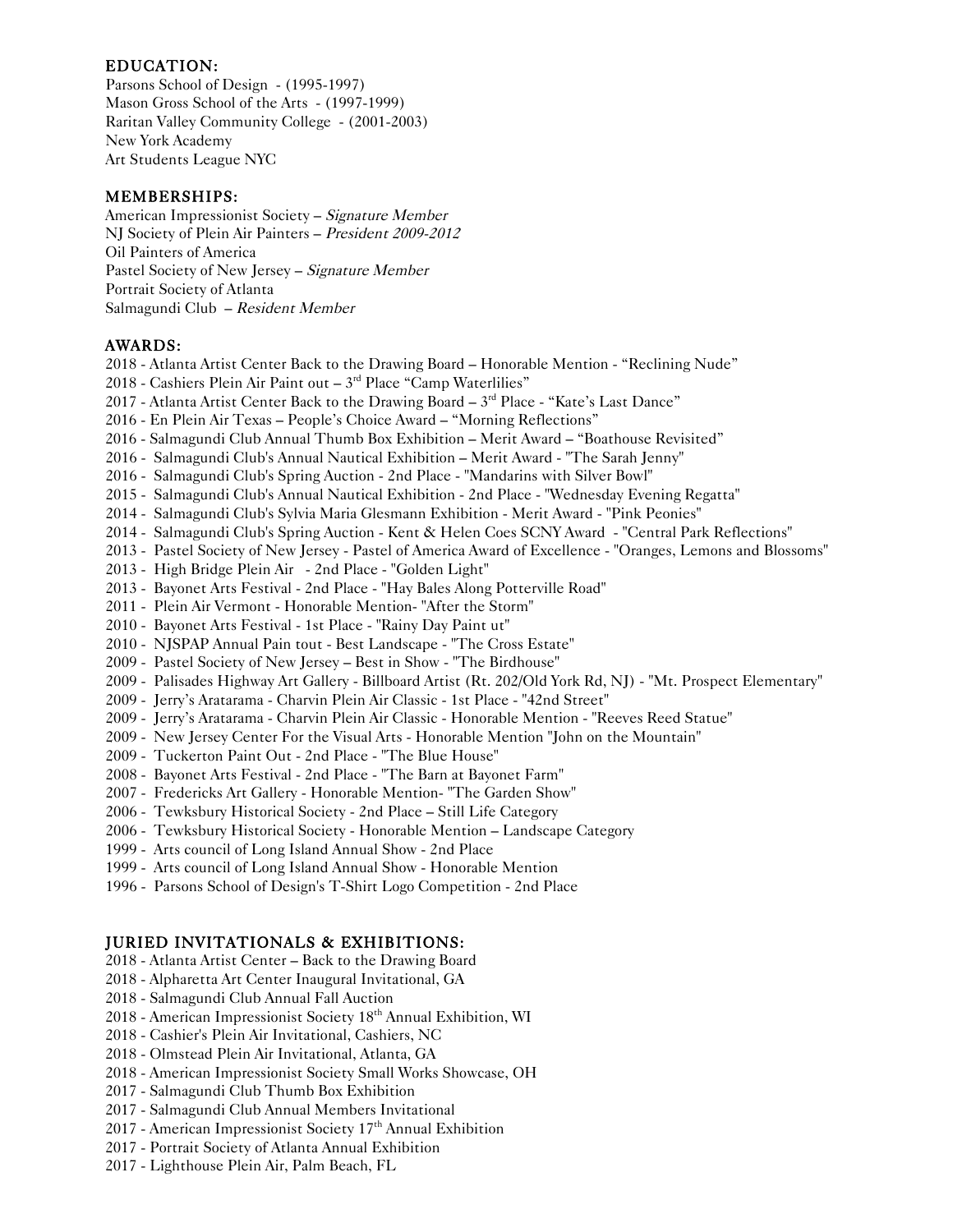2017 - American Impressionist Society Small Works Showcase, CA 2017 - Salmagundi Sylvia Maria Glesmann Exhibition 2016 - En Plein Air Texas, TX 2016 - Salmagundi Club Thumb Box Exhibition 2016 - Salmagundi Club Annual Nautical Show 2016 - Salmagundi Club Annual Landscape Show 2016 - Quinlan Art Center Annual Gala, GA 2015 - En Plein Air Texas, TX 2015 - Paint Annapolis, MD 2015 - Quinlan Art Center Annual Members Exhibition, GA 2015 - DAR Annual Art Exhibition, Bernardsville, NJ 2014 - Olana Plein Air Invitational, NY 2014 - Plein Air Easton, Easton MD 2014 - Salmagundi Club Annual Members Exhibition 2014 - Salmagundi Club Annual Spring Auction 2014 - Salmagundi Club Annual Black and White Exhibition 2013 - Dacia Gallery Annual Landscape Exhibition, SOHO, NY 2013 - Salmagundi Club Annual Thumb-box Exhibition 2013 - Salmagundi Club Annual Fall Auction 2013 - American Impressionist Society's 14th Annual Exhibition, Charleston, SC 2013 - Plein Air Easton, Easton MD 2012 - American Impressionist Society's 13th Annual Exhibition, Indianapolis, IN 2012 - 3rd Annual Plein Air Vermont, VT 2012 - 3rd Annual Cranford Paint Out, Cranford, NJ 2012 - Chadd's Ford Plein Air Competition, PA 2012 - Duke Foundation Plein Air Invitational, NJ 2011 - 2nd Annual Plein Air Vermont, VT 2011 - 2nd Annual Cranford Paint Out, Cranford, NJ 2011 - Art in Bloom, New Vernon, NJ 2011 - 30th Anniversary of the Great Swamp Watershed Association, NJ 2010 - St. John on the Mountain Annual Art Show, Bernardsville, NJ 2010 - Bayonet Arts Festival Plein Air Invitational, Holmdel, NJ 2010 - Pastel Society of NJ Annual Juried Show, Caldwell, NJ 2010 - 1st Annual Cranford Paint Out - Cranford, NJ 2010 - PSNJ Signature Members Exhibition, Bernardsville, NJ 2010 - Four Voices at Riverfest – Frenchtown, NJ 2010 - NJSPAP Plein Air Invitational – Bernardsville, NJ 2009 - Pastel Society of NJ Annual Juried Show, Caldwell, NJ 2009 - Hilltop Invitational, Sparta, NJ 2009 - Bayonet Arts Festival Plein Air Invitational, Holmdel, NJ 2009 - Bois Fine Art Gallery of New Hope Plein Air Invitational, PA 2009 - Visual Arts Center of New Jersey, Summit, NJ 2009 - NJSPAP Plein Air Invitational – New Hope, PA 2009 - Windows At Garmany - James Yarosh Gallery, Red Bank, NJ 2008 - Pastel Society of NJ Annual Juried Show, Caldwell, NJ 2008 - Hilltop Country Day School Invitational, Sparta, NJ 2008 - Tewksbury Historical Society's Annual Art Show, Oldwick, NJ 2008 - 5th Annual Art in the Park, Peapack, NJ 2008 - Bayonet Arts Festival Plein Air Invitational, Holmdel, NJ 2007 - Pastel Society of NJ Annual Juried Show, Caldwell, NJ 2007 - St. John on the Mountain Annual Art Show, Bernardsville, NJ 2007 - Tewksbury Historical Society's Annual Art Show, Oldwick, NJ 2007 - Hilltop Country Day School, Sparta, NJ 2007 - Bayonet Arts Festival Plein Air Invitational, Holmdel, NJ 2007 - Fredericks Gallery, Allendale, NJ 2007 - Art in Bloom, Harding, NJ 2006 - Hilltop Country Day School, Sparta, NJ 2006 - Tewksbury Historical Society's Annual Art Show, Oldwick, NJ 2006 - Pastel Society of NJ Annual Juried Show, Morristown, NJ

2006 - Lamington Presbyterian Church, NJ